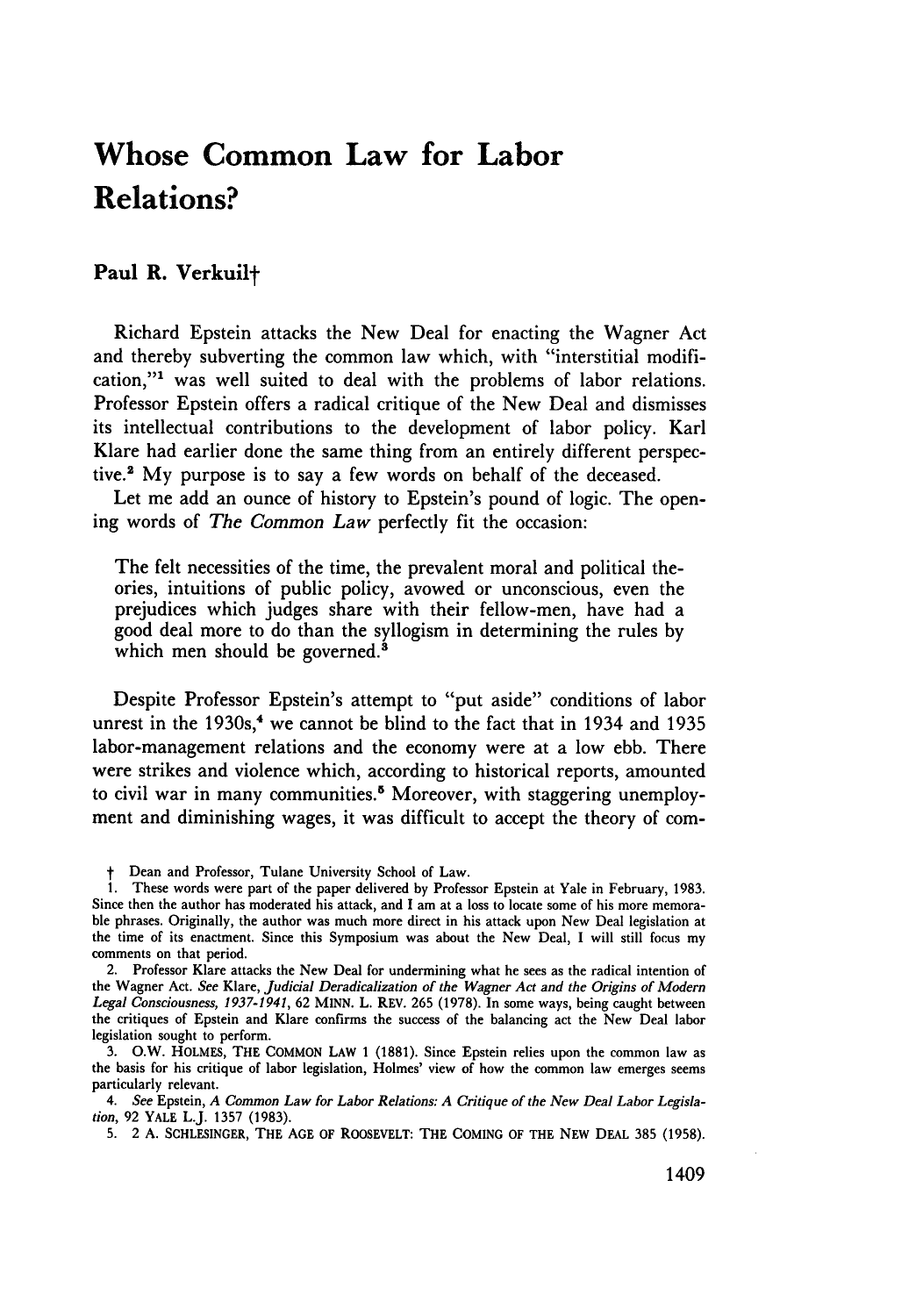petition as a solution. Given that environment, it is hard to take seriously Epstein's premise that choosing to become an employer or employee "is strictly a private act."<sup>8</sup>

Yet the New Deal did not accept the full implications of an economic determinism that the image of generations of coal miners in places like Harlan County might invite. Such a view of the world, if held by the Roosevelt administration, would have undermined any semblance of contractual theory in the employment context. But FDR was in fact no great champion of labor.7 On this score as on many others he was a pragmatist. He did recognize the rights of labor to organize as a part of the ill-fated National Recovery Act and later when he established the National Labor Board by presidential proclamation.8 In these efforts FDR conceded the obvious: Some federal supervision was necessary to maintain public order and to obtain greater equality of bargaining power. Given the times, this finger-on-the-scale approach must have been the minimal politically acceptable response and, accordingly, a necessary intrusion into what was an unbalanced and volatile market for labor.<sup>9</sup>

Thus New Deal labor-relations policy was informed not so much by conservative or radical theorizing as by incrementalization, a process whereby government control reacted to political necessity. The Norris-LaGuardia Act served more to implement this honest-broker approach of the New Deal than to upset existing labor-management understandings. The Wagner Act went beyond FDR's initial concessions and to that extent had a radicalizing potential. However, its implementation, as Professor Klare acknowledges,<sup>10</sup> was a masterpiece of judicial and administrative temporizing. It is hard to second guess such a successful attempt to mediate among competing social values in a time of unprecedented upheaval.

Epstein's case for common law superiority in the face of these historical realities is seriously weakened. For common law theory to work, Epstein stipulates the "faithful enforcement" of agreements by the state.<sup>11</sup> As Holmes reminds us, however, the prejudices of judges have much to do with the creation of the common law. In this case, prejudice could easily

**8.** *Id.* at 150-51. FDR did what he could to ward off Senator Wagner's attempts to enact more far-reaching labor legislation in (what was later to become) the Wagner Act. *Id.* at 403.

<sup>6.</sup> Epstein, *supra* note 4, at 1366.

**<sup>7.</sup>** *See* **A. SCHLESINGER,** *supra* note 5, at 402-03.

<sup>9.</sup> Similar pressures led the Roosevelt administration to enact protective agricultural legislation to allow dairymen and farmers to organize so as to offset the market power of large dairies and supermarkets. *See* Block v. Consumer Nutrition Inst., 104 **S.** Ct. 2450, 2452-53 (1984) (describing the legislative background to the enactment of the Agricultural Marketing Agreement Act of 1937).

<sup>10.</sup> *See* Kare, *supra* note 2, at 309-10.

<sup>11.</sup> *See* Epstein, *supra* note 4, at 1366.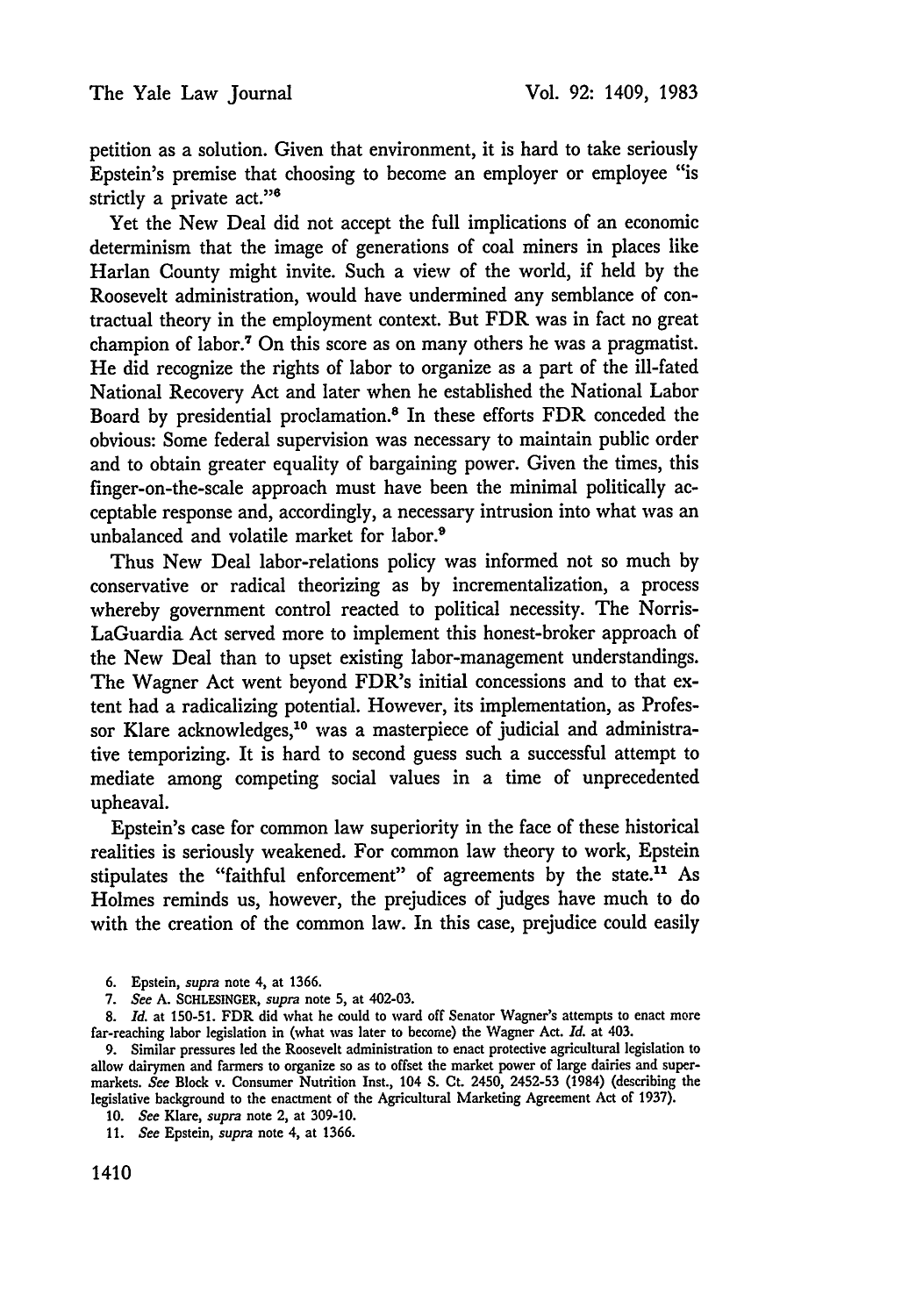## Comment on Epstein

be found among judges who were unwilling to treat evenhandedly union attempts to organize labor.

One gets a feel for the judicial outlook in Chief Justice Taft's correspondence. In a letter to his cousin, Horace Taft, written in 1921, he said:

The only class which is distinctly arrayed against the court is a class that does not like the courts at any rate, and that is organized labor. That faction we have to hit every little while, because they are continually violating the law and depending on threats and violence to accomplish their purpose.<sup>12</sup>

If this attitude was prevalent in the judiciary, it must be true that in many communities the opportunities for unions to utilize common law tort remedies to enjoin illegal employer resistance to organization were nonexistent. Or, to place the matter in a more recent setting, the possibilities for neutral treatment by common law judges in labor cases in the 1930's were no greater than the chances of civil rights workers thirty years later to use the common law courts to protect themselves from violence in places like Holly Springs, Mississippi or Plaquemines Parish, Louisiana. In some communities the conditions for common law resolution of contract or tort problems did not exist. In Lockean terms, these are the communities where civil society had given away to a state of nature, at least for certain individuals or groups.

The controversy surrounding the yellow dog contract illustrates this problem of neutral application of common law doctrines. Epstein contends that a contract whereby a worker agrees not to become a member of a union ought to be respected in the same way as any other. No one can doubt that to be a proposition with broad appeal. However, the real world problem with yellow dog contracts was not that employers enforced them against employees, which would have been unnecessary since these employees had only contracts at will in any event. The problem was that the existence of such contracts allowed employers to obtain broad injunctions against unions for inducing or coercing breaches of those contracts. Judges with a predisposition against unions were willing to distort the common law **by** importing into the labor setting the tort principle of third-party inducement to breach from cases like *Lumley v. Gye.13* Thus, in the early

<sup>12.</sup> H. PRINGLE, THE LIFE **AND TIMES** OF WILLIAM **HOWARD** TAFT **967** (1939).

**<sup>13.</sup>** Lumley v. Gye, 2 **E.** & B. **216, 118** Eng. Rep. 749 **(1853),** involved a tort of malicious inducement of breach **by** Gye, who tried to get Johanna Wagner to sing for him while she was under exclusive contract to Lumley, a rival impresario. It was preceded **by** Lumley v. Wagner, **1** DeG., M. & **G.** 604, 42 Eng. Reg. **687 (Oh. 1852),** where Mine. Wagner was enjoined from breaching her exclusive contract. No such prior litigation against the employee was undertaken in the labor context because the employment contracts were not exclusive or for a term. The context therefore was entirely different, with the union being the only target of the employer's wrath. **See C.** GREGORY & H. **KATZ,**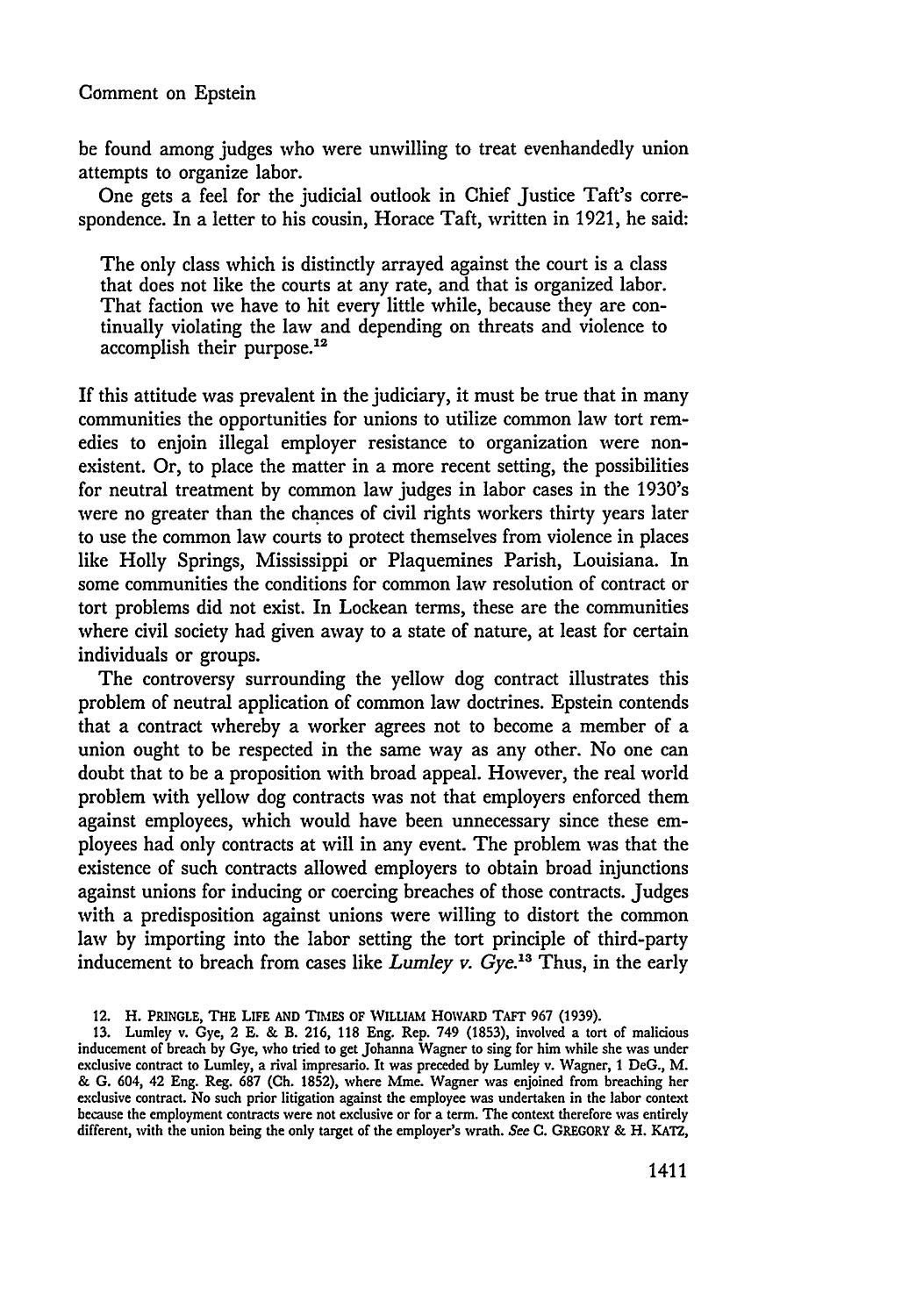1900's employers could have injunctions against labor-organizing activities, many of which were not unlawful in themselves, for the asking.14

Professor Epstein distorts the historical record in his discussion of Lumley *v.* Gye when he states that: "Both the English and American courts extended *Lumley* to ordinary labor contracts, finding the use of the injunction uncontroversial."<sup>15</sup> In fact, the application of *Lumley* to the labor setting in England was a *cause celebre* at the turn of the century<sup>16</sup> and led to a statutory reversal by Parliament of the common law that forbade damages actions as well as injunctions against unions.I7 Thus, the reaction against *Lumley* in its own setting was even more emphatic, swift, and comprehensive than it was in the United States. It can only be accurate to say that *Lumley* was uncontroversial among the common law judges who extended it without much thought to the labor context. Once that occurred, however, the legislative reaction on both sides of the Atlantic made it clear how deep the controversy ran. By failing to appreciate the limits of precedent, common law judges in effect lost jurisdiction over the field of labor relations.<sup>18</sup>

Epstein relies heavily upon the connection between *Lumley* and *Hitchman Coal & Coke Co. v. Mitchell'"* in constructing his argument in favor of yellow dog contracts. But Brandeis' dissent in *Hitchman,* which argued for a narrow legal definition of coercion, contained the more potent empirical point:

If it is coercion to threaten to strike unless plaintiff consents to a closed union shop, it is coercion also to threaten not to give one employment unless the applicant will consent to a closed non-union shop. The employer may sign the union agreement for fear that *labor* may not be otherwise obtainable; the workman may sign the individual agreement for fear that *employment* may not be otherwise obtainable. But such fear does not imply coercion in a legal sense.20

The problem for Brandeis was that the Court, in affirming the district judge, had permitted the common law principle of coercion to work in one direction only: against the union organizers but not against the employer who obtained the closed (non-union) shop agreement. Brandeis' approach,

LABOR **AND THE** LAW 93-95 (3d ed. 1979).

<sup>14.</sup> *See generally* F. FRANKFURTER & N. GREENE, THE LABOR INJUNCTION (1930).

<sup>15.</sup> Epstein, *supra* note 4, at 1374 (footnote omitted).

<sup>16.</sup> *See generally* **0.** KAHN-FREUND, LABOUR **AND** THE LAW 8-9, 251-64 (1977).

<sup>17.</sup> Trade Disputes Act, 1906, 6 Edw. 7, c. 41 (creating a catalogue of economic torts that would not give rise to liability if committed in contemplation or furtherance of a trade dispute).

<sup>18.</sup> *See* **0.** KAHN-FREUND, *supra* note 16, at 18: "In the formulation of rules which regulate the relations between employers and workers the common law has played a minor role."

<sup>19. 245</sup> **U.S.** 229 (1917).

<sup>20.</sup> *Id.* at 271 (Brandeis, J., dissenting) (emphasis in original).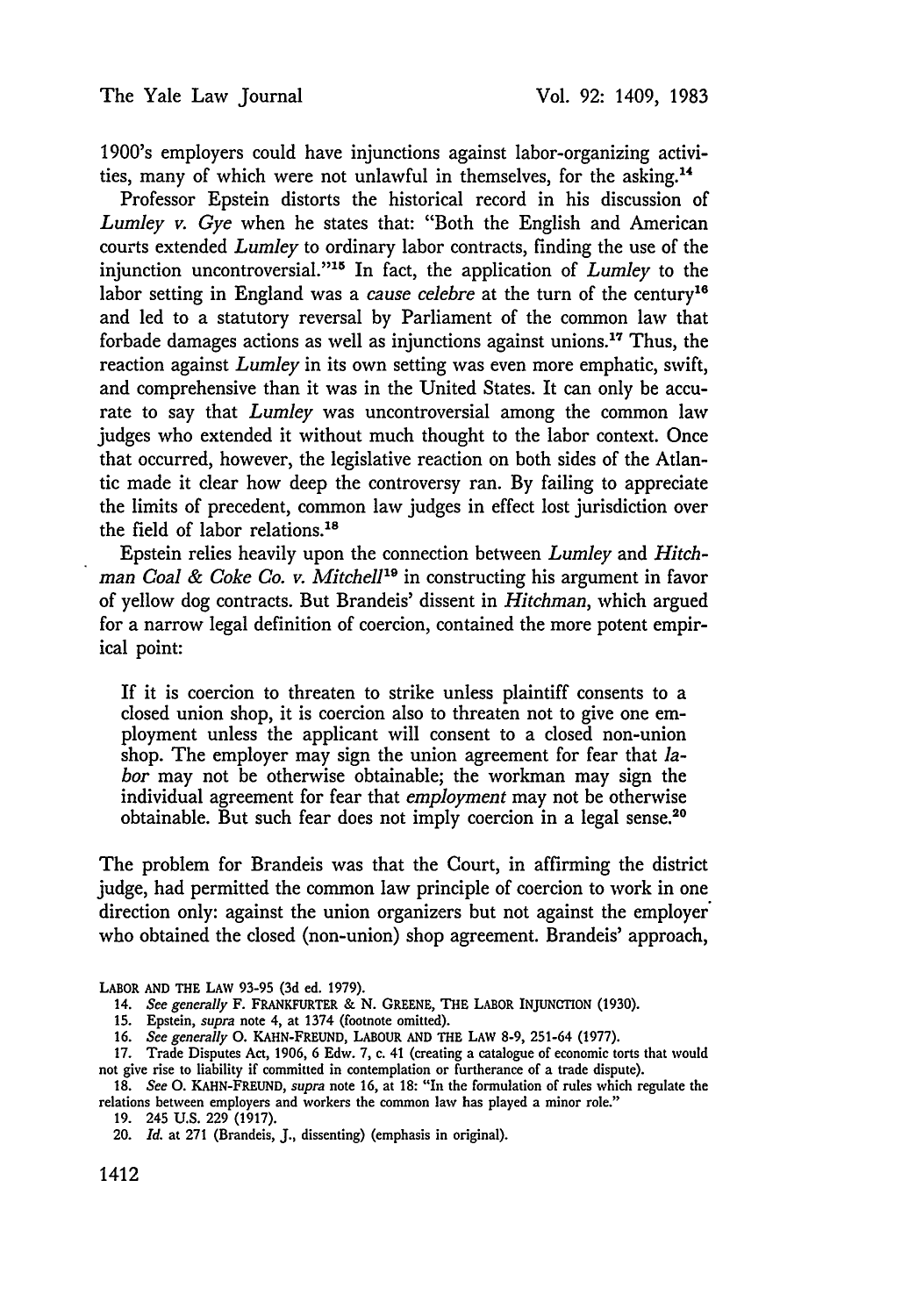as a matter of common law interpretation, might have been one way for the courts to retain jurisdiction over the labor-management setting. By denying the ready application of inducement-to-breach actions against the union, as opposed to actions against the employees, employees could gather the countervailing strength to organize. Timing in this context was critical for both sides. If the union could not approach employees in sufficient numbers to organize resistance to the non-union shop, there could be no real possibility of success. Employers, with the instant availability of injunctions, could effectively stop union organizing in its tracks.

The yellow dog contract story tells us a lot about the viability of the common law in an age of statutes. In *Adair v. United States*<sup>21</sup> and *Coppage v. Kansas,22* two cases Epstein relies upon, the Court found that the Congress and state legislatures had specifically overruled the common law by statute in outlawing yellow dog contracts as early as 1898.23 Thus the common law had been clearly displaced by popular will. It took the heroic measure of constitutionalizing prior common law principles in *Adair* and *Coppage* to vindicate the Epstein position. His complaints about the Norris-LaGuardia Act's doing violence to common law principles must be understood against this background of twenty years of prior legislative activity that sought to achieve the same result.

The Court refused to permit the statutory modification of the common law to take place.<sup>24</sup> Epstein has accepted the Court's view of the common law by freezing its principles in time. The fallacy in this approach is that it can be implemented only by constitutional fiat, which is a far more rigid mode of decisionmaking than the process of statutory modification.

To maintain this premise about the superiority of common law solutions, Epstein must conclude that the common law would not have changed significantly over the last fifty years.25 Even in the absence of the New Deal administrative state, that proposition is dubious. The forces that led to the establishment of the Wagner Act, and the creation of the list of unfair labor practices Epstein decries, would have worked themselves out in a more fitful fashion directly upon the common law itself. As the "prejudices" of judges changed, so undoubtedly would the common law. It is unfair to hold the New Deal solutions up to the mirror of the common law doctrines which preceded the New Deal. What should be

- 21. **208** U.S. 161 (1908).
- 22. 236 U.S. 1 (1915).
- **23.** Comparable legislative activity occurred in England in **1906.** *See supra* note **17.**
- 24. *See* **G.** CALABRESI, **A COMMON LAW** FOR THE **AGE** OF **STATUTES 2-3 (1982)** (arguing that statutes should be viewed as part of the common law).

**25.** To some extent Professor Epstein tries to avoid this argument **by** stipulating what he calls "the best set of private-law rules." Epstein, *supra* note 4, at **1359.** But that level of abstraction just won't wash. It effectively contradicts the very process **by** which the common law rules emerge.